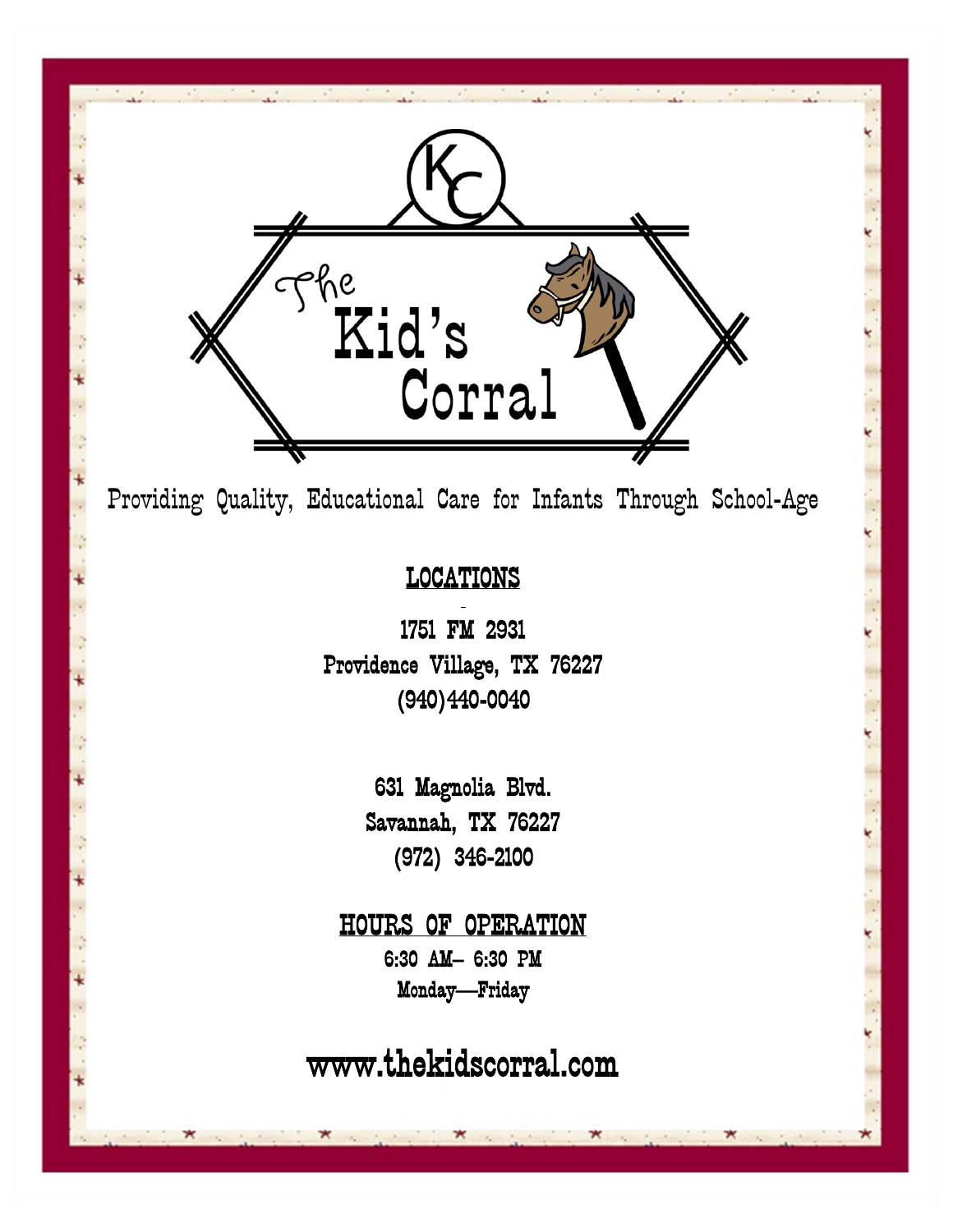

The Kid's Corral is locally owned and operated. We provide quality educational care for children 6 weeks through 12 years of age. The Kid's Corral offers a developmentally appropriate and educational atmosphere, combined with caring and trained teachers to provide the highest quality experiences for the children in our care. We offer the highest quality program and curriculum to meet the needs of all children. We offer playgrounds to meet the needs of all ages encouraging positive, interactive play. In addition, the after school program offers age appropriate activities (basketball, climbing playscape, etc.) allow students the opportunity to play and exercise after a long school day. The after-school program also offers time and assistance for students to complete homework.

The Kid's Corral is licensed and regulated by the Texas Department of Family and Protective Services. The following policies are required by Child Care Licensing per The Minimum Standards for Child Care Centers 746-501. A copy of the Minimum Standards for Child-Care Centers, published by the **Department of Family and Protective Services**, is available at the front desk for your information.

**It is our goal at The Kid's Corral to partner with our families in providing the best possible care and education for your child. Our door is always open to discuss any concerns you may have regarding your child(ren). Thank you for the opportunity to share in your child's life!** 

(Note—As a result of House Bill 2086, we are required to inform you that The Kid's Corral is a gang free zone, meaning that gang-related criminal activity within 1000 feet of the centers is a violation of this law and subject to increased penalty under state law.)

*\*The Kid's Corral reserves the right to exclude the new enrollment of or terminate the existing enrollment of a child at any time, including, but not limited to, children whose behavioral and educational needs cannot be met at The Kid's Corral without fundamental alterations of or undue burden to our existing programs, procedures, or practices, as deemed by The Kid's Corral, and/or children whose fees and/or tuition payments are in arrears.* 

*\*Disclaimer - This handbook does not necessarily cover all the policies of The Kid's Corral, or the state or federal government. The policies herein do not supersede any state or federal policies. The Kid's Corral reserves the right to change, revise, supplement or delete any of our policies and procedures, including those covered herein, at any time. Changes will be effective on the dates determined by The Kid's Corral and will be communicated to parents via e-mail and postings on the bulletin board within five business days.*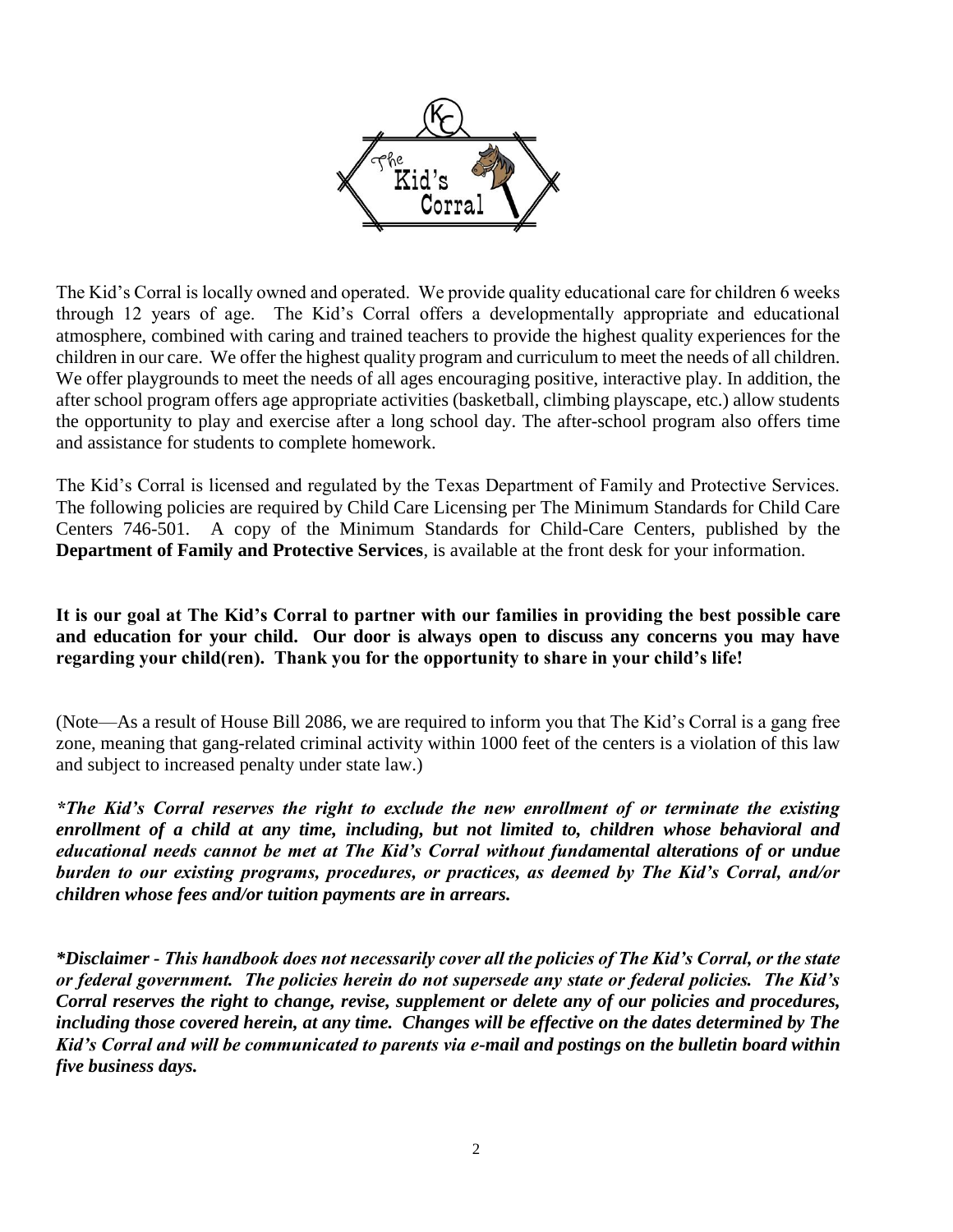# **ABSENTEEISM**

Regular attendance is encouraged to promote good learning habits. If your child will be absent, please contact the front office. Please note that a full week's tuition is due, whether or not your child is in attendance. After one full year of full-time enrollment, each child is eligible for one week of vacation without paying tuition. The week of vacation must be approved in advance.

### **ABUSE AND NEGLECT**

The Kid's Corral is mandated to report any signs of abuse or neglect to the Texas Department of Family and Protective Services. All staff members are trained annually on Reporting Suspected Abuse or Neglect of a Child. Information on Child Abuse is posted on our Community board in our front lobby. Parents will be notified of any Child Abuse trainings available for parent participation. The Kid's Corral, along with appropriate community organizations, will work together in preventing and responding to child abuse and neglect of children. If a parent suspects any child of being a victim of abuse or neglect, they should report this by going to [www.txabusehotline.org](http://www.txabusehotline.org/) or calling 800-252-5400.

# **ANIMALS**

For the safety and sanitation of all children, we do not allow animals at The Kid's Corral.

# **ARRIVALS AND DEPARTURES**

The Kid's Corral has a secure, electronic entry code for parents to obtain entrance into the facility. This allows parents only access during regular business hours, but prevents outsiders from entering the building without the Director's knowledge. Parents are required to sign their child in and out daily in the front office. Drop-in's are required to sign in at the office and in the classroom. Instructors are not allowed to sign children in or out. Until your child is signed in by a parent, or a person that is allowed to do so, they are not considered part of the program, and The Kid's Corral is not liable for their being. If someone other than the child's parent or guardian picks up a child, they will be escorted to the child's classroom by office personnel after presenting a photo ID and being identified as a person who is allowed to pick up the child.

We require that all parents list at least one emergency contact with name, address and phone number. In the event you have an emergency and need someone else to pick up your child, you must call and speak with the Director to inform them that the person listed as your emergency contact will be arriving to pick up your child. When they arrive, they must show picture identification and sign the child out through the office. We will not release to minors.

### **BITING POLICY**

Biting is common in a childcare environment. Reasons for biting include teething, sensory exploration, autonomy and control, peer interaction, imitation, frustration, anxiety, and curiosity. It occurs most frequently when a child is tired, frustrated or over-stimulated. The best way to deal with biting is consistency between the teacher, Director and parents. We will work with parents when biting becomes a problem and make every effort to solve the problem. A copy of the complete biting policy is included at the end of the parent handbook.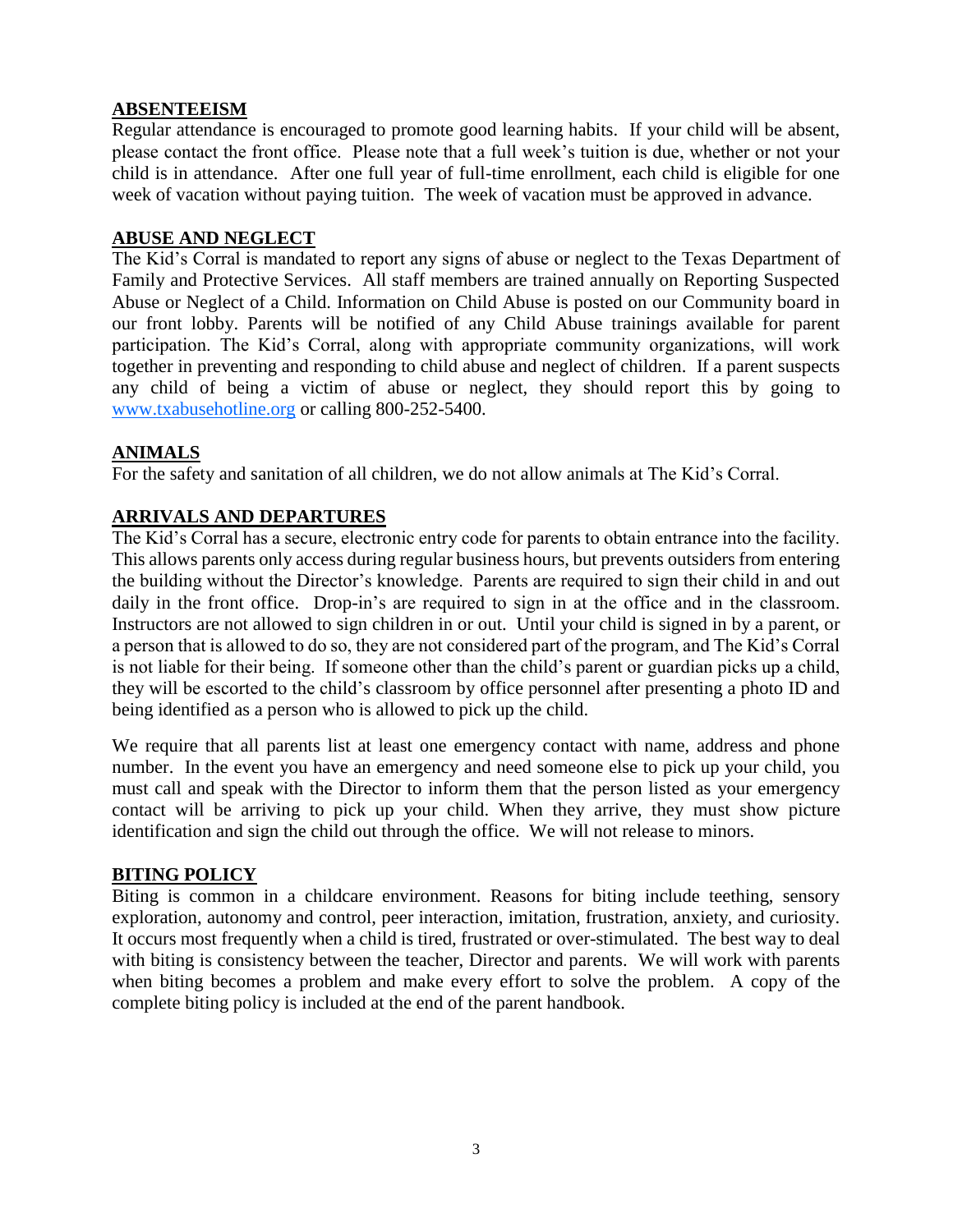# **BREASTFEEDING**

Our facility will provide a comfortable place to sit in our center or within a classroom that will enable a mother to breastfeed her child. Parents have the right to breastfeed or provide breast milk for their child while in our care. Upon request, information on breastfeeding education and support resources in the community are available. They are located in our parent library by the front office.

### **CELL PHONES**

Proper parent communication is imperative when working with young children. Effective December 1, 2010, The Texas Department of Family and Protective Services passed regulation prohibiting personal use of cell phones in classrooms. Please help us stay in compliance with this standard and finish conversations on your cell phone before entering your child's classroom.

### **CLASSROOM ASSIGNMENTS**

Classroom assignments are based on each individual child's chronological age, developmental age, emotional age and physical age. We will typically transition children near their birthdate, however there may be times when children are transitioned before or after that date based on individual needs and availability.

### **CODE OF CONDUCT FOR PARENTS**

Please understand, young children are present in our building. Some adult language is not appropriate for young children. The Kid's Corral prohibits swearing or cursing on the property. Threatening staff, children or other parents will not be tolerated per Texas Department of Family and Protective Services. The Kid's Corral has the right to terminate care in the event of disruptive behavior from a parent or guardian.

### **CURRICULUM**

The Kid's Corral offers the nationally-approved and renowned curriculum, Pinnacle. Marketed by the Child Care Institute, [www.cceionline.com,](http://www.cceionline.com/) the curriculum is based on the works of Piaget, Gardner, and Erikson. It includes hands-on, center-based activities that promote the development of emerging skills. Written by early childhood experts with years of child care experience, Pinnacle Curriculum provides a research-based educational foundation for infants through elementary school aged children. It offers activities for both group time and the learning areas, offering teachers an abundance of ideas to enrich the learning centers in their classroom. The activities meet learning objectives that help children move toward their potential as they explore the materials and activities at The Kid's Corral.

### **Below is an overview of the curriculum goals for each developmental stage. The classrooms are working on each skill set based on the age of the children in that particular classroom.**

Physical Development & Health:

- ·Development of fine and gross motor skills, building the small and large muscle development through exercise and other physical activities
- ·Practicing coordination and develop a joy of physical activity
- ·Create awareness of healthy eating habits
- ·Develop good health knowledge and practices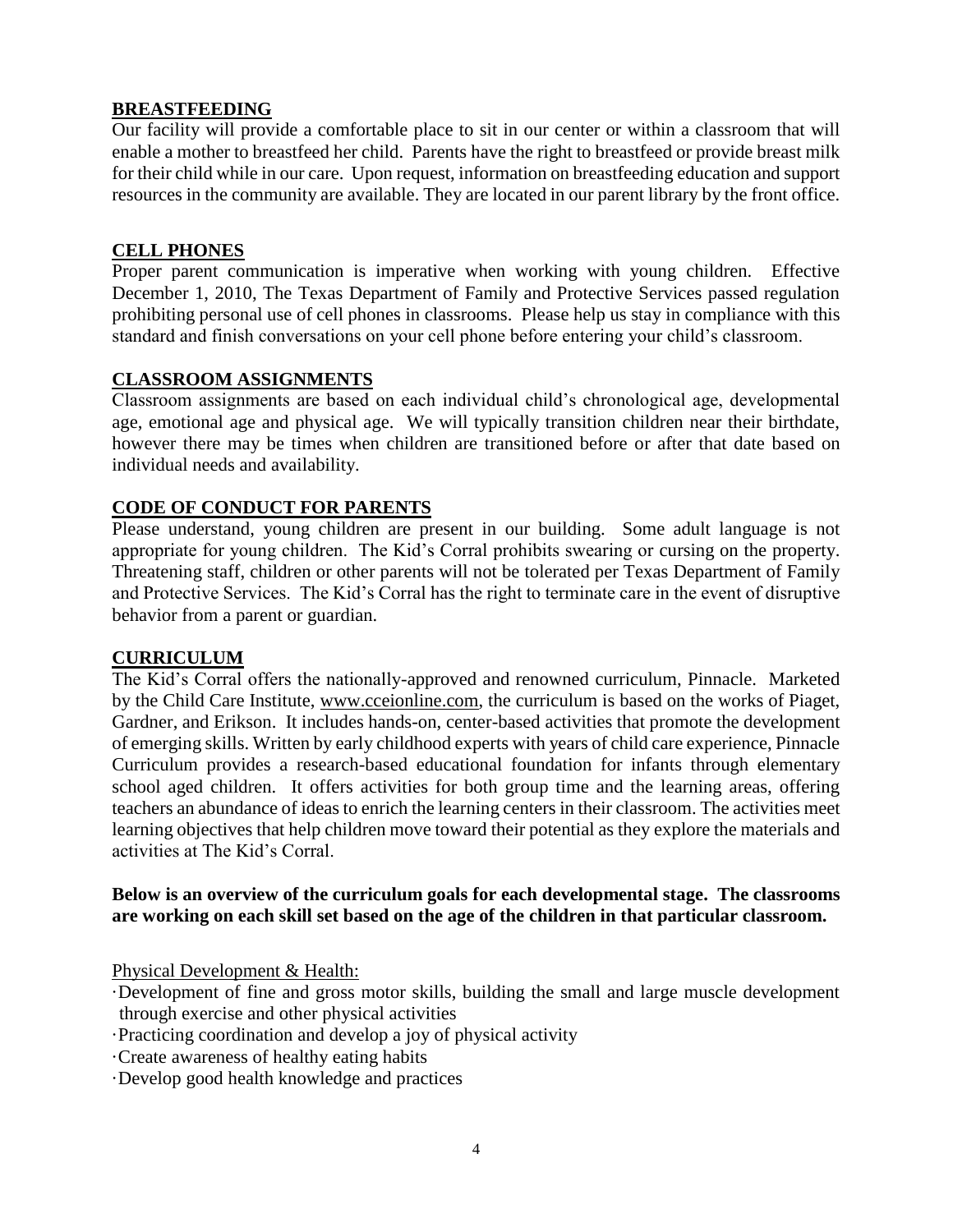# **CURRICULUM CONT.**

Social & Emotional Development:

·Develop self-awareness, self-regulation and positive emotional health

·Build positive relationships with peers and adults, as well as learn to work both independently and in a group setting

·Build character, self-esteem and a sense of values

Creativity & Expression:

·Experience music, movement and coordination through dance and dramatic play

·Learn expression through art and essential elements

·Develop confidence in artistic expression

Science and Technology Knowledge & Skills:

·Use tools of scientific thinking to observe, record and explore

·Formulate hypotheses, make predictions and ask questions

·Develop conceptual awareness of the natural and physical world

Mathematics Knowledge:

·Develop an understanding of numbers, operations, relations and measurements

·Learn patterns and how to solve numerical problems

·Be able to reason mathematically and make comparisons

Social Studies Knowledge & Skills:

·Develop awareness of one's place in family, school, community and country

·Develop an appreciation for different languages and cultures

·Learn about historical events and developments

Language and Literacy:

·Develop listening skills, receptive & expressive language skills, reading and writing skills as well as print concepts and early writing

·Develop language skills, phonological awareness and alphabet knowledge

·Understand and appreciate literacy as well as use literacy as a means of communication

# **CUSTODY OF CHILDREN**

From time to time, The Kid's Corral may be placed in a difficult situation regarding custody disputes. Without a court order, The Kid's Corral cannot deny a parent access to his or her child. If a custody document is present, The Kid's Corral will notify the guardian parent of any attempted contact made by the unauthorized parent. The Kid's Corral will also notify authorities, without exception. Staff members will be instructed not to put themselves or the other children in jeopardy to mediate a family dispute or attempt to enforce a court order. Non-custodial parents cannot act as a parent volunteer for center events without written permission from the custodial parent.

# **DISCIPLINE**

Classroom discipline consists of redirection and positive reinforcement methods. Conferences are scheduled with parents if a recurring behavior is exhibited, to find an appropriate plan for the child involving both the teacher and parents. The Kid's Corral endorses and abides by the *Department of Family and Protective Services Discipline and Guidance Policy* and will adhere to its requirements. In the event that a persistent/consistent misbehavior occurs, the Director will develop a written plan involving the parents and teachers. Unfortunately there are times when a child must be suspended or expelled from the program if behaviors do not improve after an intervention or in a situation in which the child is a danger to him/herself or others.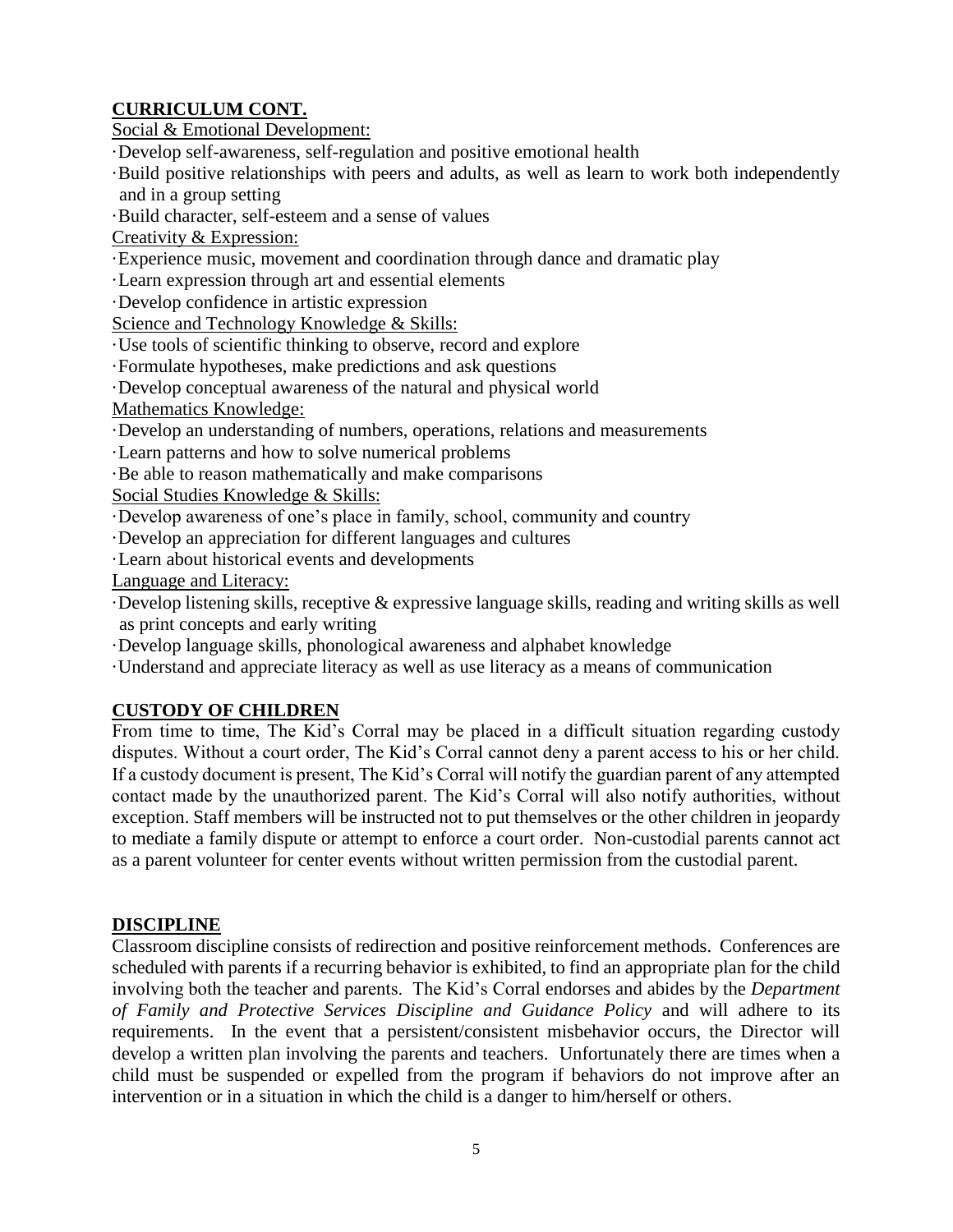# **DRESSING YOUR CHILD FOR SCHOOL**

Please dress your child in comfortable, washable play clothes that are okay to get dirty. We do lots of messy, fun activities such as gardening, painting and playing outdoors. Young children need to wear sturdy footwear that they can run and play in without tripping. Close toed rubber soled shoes are preferred. Sandals or flip flops are strongly discouraged. *We require you bring a change of clothes (please label with your child's name) including socks, underwear, pants and shirt to keep in your child's cubby in case of an accident.* With our unpredictable Texas weather, it's a great idea to keep a sweater or light jacket in your child's classroom in case they need it throughout the day. We recommend you put your child's name on the tag of all their clothing.

# **EMERGENCY INFORMATION**

The Kid's Corral has a written emergency plan, which is available for parents upon request. We will have practice fire drills on a monthly basis and tornado and lockdown drills every three months, or more frequently if The Kid's Corral feels it is necessary. During the fire drill, the children are required to line up (age appropriate) and exit the building in an orderly manner with their instructor in 3 minutes or less. We practice these drills regularly in case of an actual emergency. There may be occasion when the fire department must test the system for safety issues. If this occurs your child may say there were loud noises at the center; please do not be alarmed. If we have an actual emergency, you will be notified. In the event of an actual emergency causing evacuation of the building, children may be transported to an alternative site. (Alternative site— Providence Clubhouse for Providence and Savannah Elementary for Savannah.) We will attempt to contact parents as soon as possible and post a note on the door with details.

In the event of fire:

Staff and children will follow the plan for each individual room. They will exit the room to the exterior and meet at the back or side of the property by the fence. Children will line up facing the building by class. Infants will be placed in specialized evacuation cribs located by the exit doors in the infant room and taken by staff to the back of the property.

### In the event of a tornado:

All children will meet in the middle of the building in the hallway. The Director or person in charge will ensure that everyone has necessary contact information for all children. The Director or person in charge will monitor the weather on emergency battery operated radio.

# In the event we cannot return to the building:

Alternative sites—Providence Clubhouse for Providence and Savannah Elementary for Savannah. We will attempt to contact parents as soon as possible and post a note on the door with details. We will then contact parents to inform them that we have relocated and to please pick up their children.

In the event we lose power: We have a battery powered back up lighting system.

# In the event of a necessary lockdown:

Office personnel will call for a Code Red and call 911. All exterior doors will be locked an children will be moved away from doors and windows. Blinds will be closed.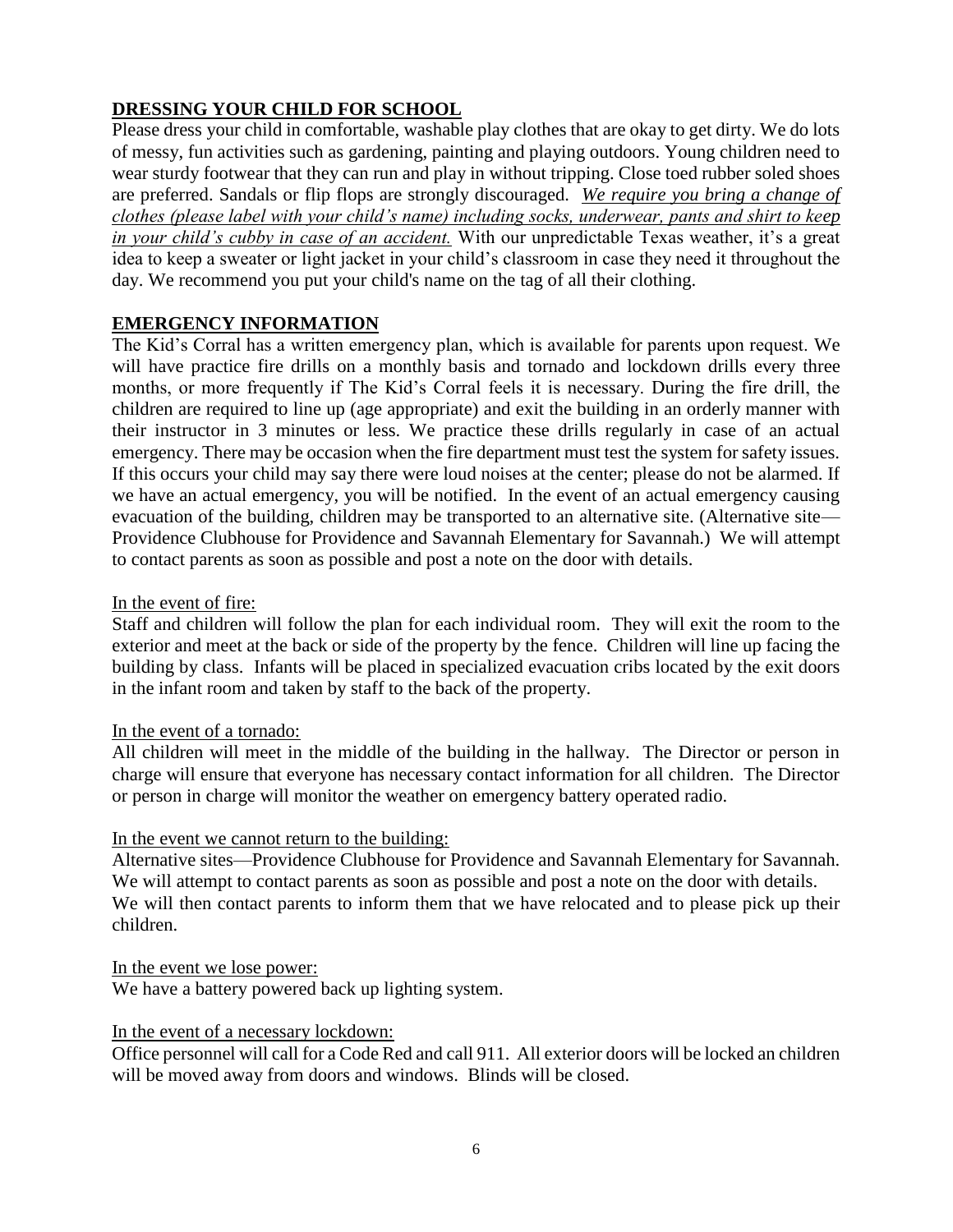# **EMERGENCY INFORMATION CONT.**

### Fire Extinguishers:

Teachers will be trained in the use of and the location of the fire extinguishers. Fire extinguishers will be checked monthly and documented on the fire safety practices sheet. As well, the building is equipped with a fire suppression sprinkler system. Teachers will be familiarized with the building and the overall layout. They will also have a copy of the floor plan that is highlighted with the fire and tornado plan for the building.

If there are any changes needing to be made to contact information, you may do so by emailing the office staff. There will also be copies of the admission forms located in our Parent Resource center if there are multiple changes that need to be made. You may pick up a copy of the form and place it in the tuition drop box.

### **FEES**

Tuition is due in advance on a weekly basis. If you prefer, you may pre-pay for more than one week at a time. We accept personal checks, cashier's checks and money orders. There will be a \$25 late fee if payment is not received by Monday at 6:30 PM and \$5 per day thereafter. If payment is not received by Wednesday, you must speak with the Director before being allowed to sign your child in for the day. If the account is not paid in full by the end of the day on Tuesday, your child(ren) may not return to the center until the balance is paid in full. You may request a receipt with each payment; otherwise an annual statement will be provided to you upon request each January.

#### Registration:

\$100 for the first child and \$80 for each additional child - Non-Refundable. We do offer a summer only (June-August only) registration fee of \$50.

### Supply Fee:

\$75 due twice per year, February 1st and August 1st. This fee will cover all the supplies your child will need throughout the year. There may be times that we ask you to bring in additional items such as newspapers, magazines or recycled products to use in some of our educational activities and projects.

#### Returned Check Fees:

We will charge a \$30.00 fee for any returned check, in addition to any late payment fees. These fees will be automatically charged to your account. After two returned checks, we will accept only cashier's check or money order. Returned checks that are not paid will be sent to the Denton County District Attorney for prosecution, and turned over to any commercial NSF reporting service deemed necessary.

### Late Pickup Policy and Fees:

The Kid's Corral acknowledges that parents are not always able to control the circumstances that occur in route to pick up their children. We ask that if you are not going to arrive by 6:30 P.M., (2:00 PM for the part-time program) that you call us by 6:00 P.M (1:30 PM for part-time program). Children are very sensitive to routine and know when you normally arrive. We can prepare them for your late arrival and alleviate anxiety when you call to notify us. If you have called by 6:00 P.M., there will be a charge of \$10.00 for the first 5 minutes and \$1.00 per minute after 6:35 P.M.,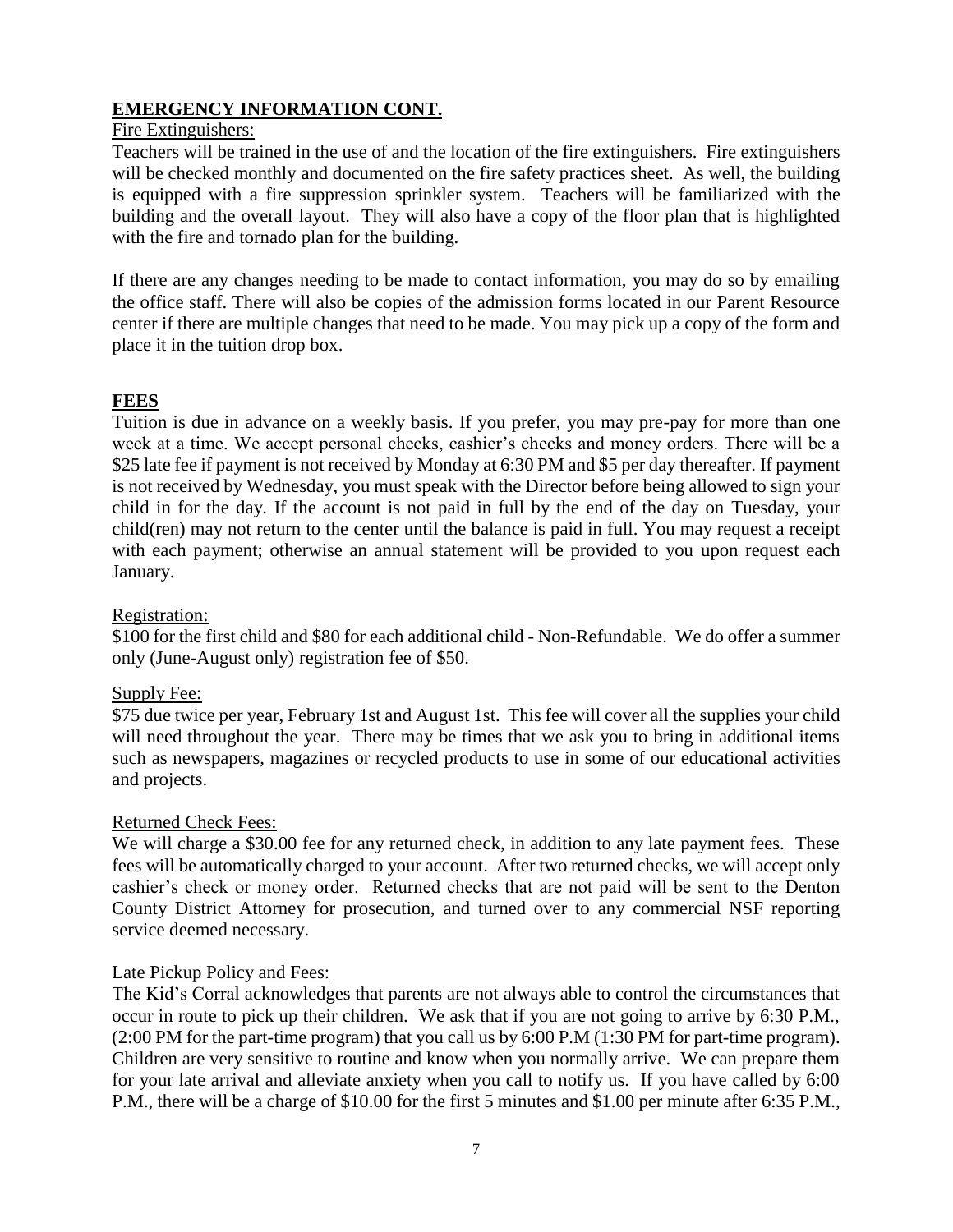# **FEES CONT.**

payable upon pickup. If there is no phone call, there will be a charge of \$25.00 for the first 5 minutes and \$1 per minute after 6:35 P.M., payable upon pickup. In addition, if we have not heard from you by 6:30 P.M., we will begin calling your contact numbers and your emergency contact numbers. If we are not successful in reaching you or an emergency contact to pick your child up, we will contact the Denton County Sheriff's Department and Child Protective Services to secure emergency care for your child. These fees are per child. If there is any question as to whether you will arrive on time or not, call ahead by 6:00 P.M., just to be safe. This policy is for emergencies and exceptions only. Excessive late pickup is subject for removal from enrollment.

# **FOOD SERVICE AND PREPARATION/NUTRITION**

The Kid's Corral serves a nutritious breakfast, lunch and afternoon snack. A menu is planned and is available in the office; it is posted on the front bulletin board and is in the kitchen and classrooms as well. Children needing alternative meals must see the Director. If you wish to bring your child's meals and snacks from home, you must provide a Dietary Restriction letter signed by your health provider. *Due to the high volume of nut allergies, we do not allow any products using nuts into the building.* Breakfast will be served at 8:00 AM daily in the classroom, family style. Breakfast will not be available after 8:30 AM. If you arrive after this time, please make sure you have fed your child breakfast prior to signing them into their class. If you bring your child's breakfast or lunch, please ensure it is "healthy".

The Kid's Corral is a participant of the USDA's Special Nutrition Program. We do not charge an extra fee for meals or snacks. In accordance with Federal Law and U.S. Department of Agriculture policy, we are prohibiting from discriminating on the basis of race, color, nation origin, sex, age or disability. To file a complaint of discrimination, write to USDA Director, Office of Civil Rights, 1400 Independence Avenue, SW, Washington, DC 20250-9410 or call (800) 795-3272.

The Kid's Corral at Providence supplies cereal, baby food and iron fortified formula for infants. Parents are asked to complete an infant feeding sheet each month to instruct us on how to feed your baby according to your directions.

# THE KID'S CORRAL IS A NUT FREE FACILITY. NO OUTSIDE FOOD MAY BE BROUGHT IN EXCEPT ON BIRTHDAYS, AT WHICH TIME THE FOOD MUST BE STORE BOUGHT.

# Nutrition:

- ·All staff have been educated on children's food allergies and the center takes precautions to ensure children are protected. If your child has an allergy, a doctor's note regarding the allergy with a plan of action/emergency response in the event consumption is required.
- ·Upon arrival, healthy snacks are available for school aged children.
- ·Staff do not reward good behavior, or punish children with food, nor do they reward children with food for having a 'clean plate'.
- ·On days the provider serves meals, all food that is brought into the center to be shared among the children, must be commercially prepared, or prepared in a kitchen that is inspected by local health officials. This means that all food brought into the program must be store brought.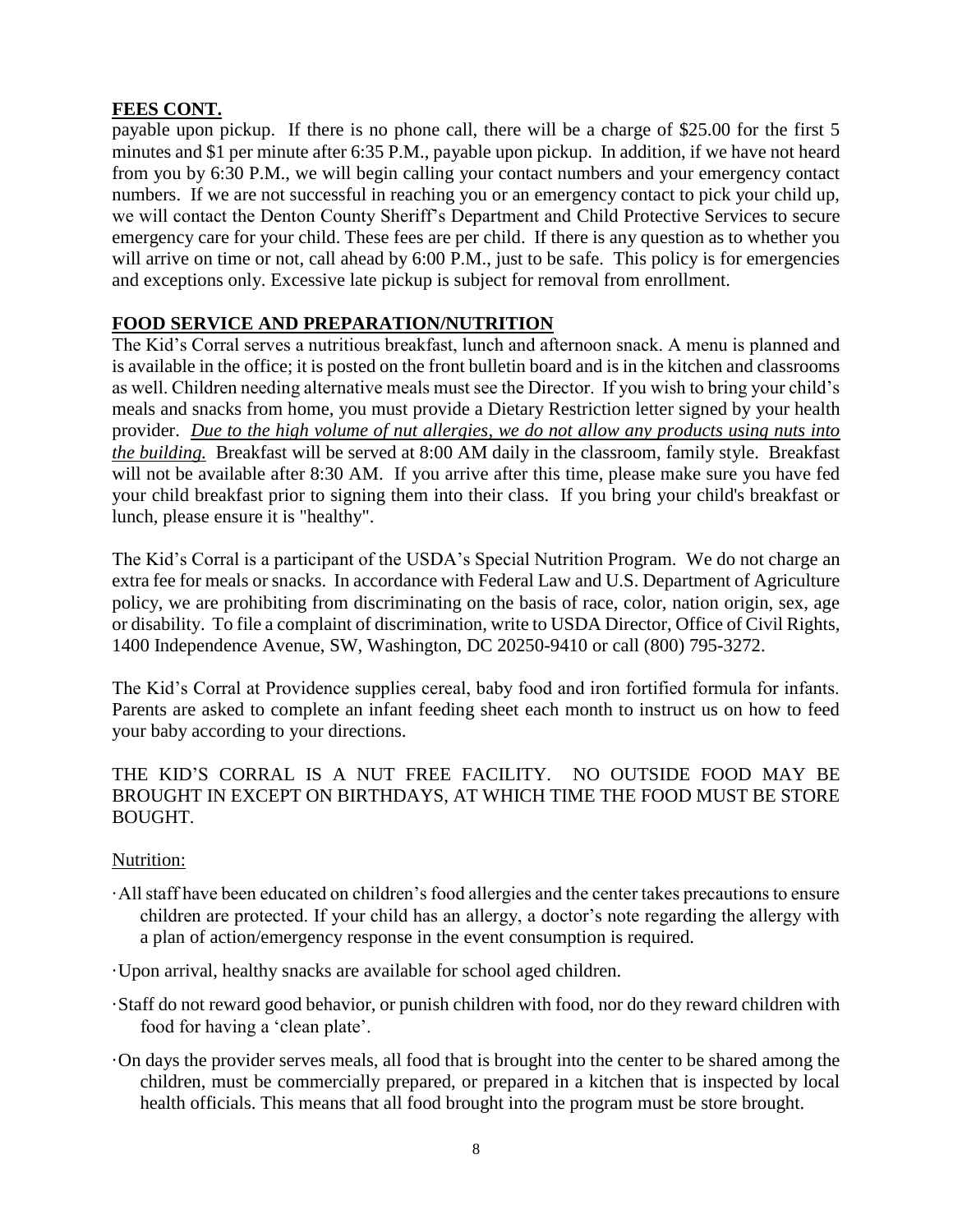# **FOOD SERVICE AND PREPARATION/NUTRITION CONT.**

·Home lunch practices: In order to ensure the safety of food brought in from home, please give the meal to the office to refrigerate or place a cold pack in it to ensure food stays safe while in the classroom. There is a compilation of good nutrition practices, food safety precautions, foods that may have the potential to cause allergic reactions in children as well samples of menus that showcase healthy lunch options for parents bringing their child's food from home. These resources are located in our parent library in the front office. On days that children bring their own lunch from home, there will be milk, fresh fruit and vegetables available to them in addition to the meal they brought in.

·Liquids and foods hotter than 101F are kept out of reach of children.

# **HEARING AND VISION**

All Preschoolers ages 4 and older must have a hearing and vision screening in order to attend The Kid's Corral. This screening must be on file no later than 30 days after the child's 4th birthday. This screening may be completed by the child's physician during a well-child visit or at the County Health Department.

# **HOLIDAYS**

The Kid's Corral will be closed on certain holidays. Please see the Director or our website for a list dates for closings. Although the center will be closed so that staff and children may spend time with their families, weekly tuition will remain the same.

# **HOURS OF OPERATION**

Monday – Friday 6:30 A.M. - 6:30 P.M., year-round, except for designated holidays. **(See website or ask office personnel for holiday closures.)**

# **IMMUNIZATIONS**

It is a requirement by the State of Texas that all children in our facility have their immunizations current and on file. If a parent fails to provide proof of immunizations, the child will not be admitted to the center. The Kid's Corral does not require employees to be vaccinated. We abide by the applicable rules and laws set forth by the State of Texas Department of Family and Public Safety for employees and children in regard to vaccinations.

# **ILLNESS/INJURIES**

Should a child become ill or suffer a minor injury during the day, a staff member will conduct a health check which is a visual or physical assessment of the child to identify concerns about their health including signs or symptoms of illness and injury, in response to changes in the child's behavior since the last date of attendance. If a child is ill or injured and does not require emergency care, they are made comfortable and the parents are contacted. If your child exhibits any of the following symptoms, he/she must be excluded from attendance.

(1) The illness prevents the child from participating comfortably in child-care center activities including outdoor play; The illness results in a greater need for care than caregivers can provide without compromising the health, safety, and supervision of the other children in care;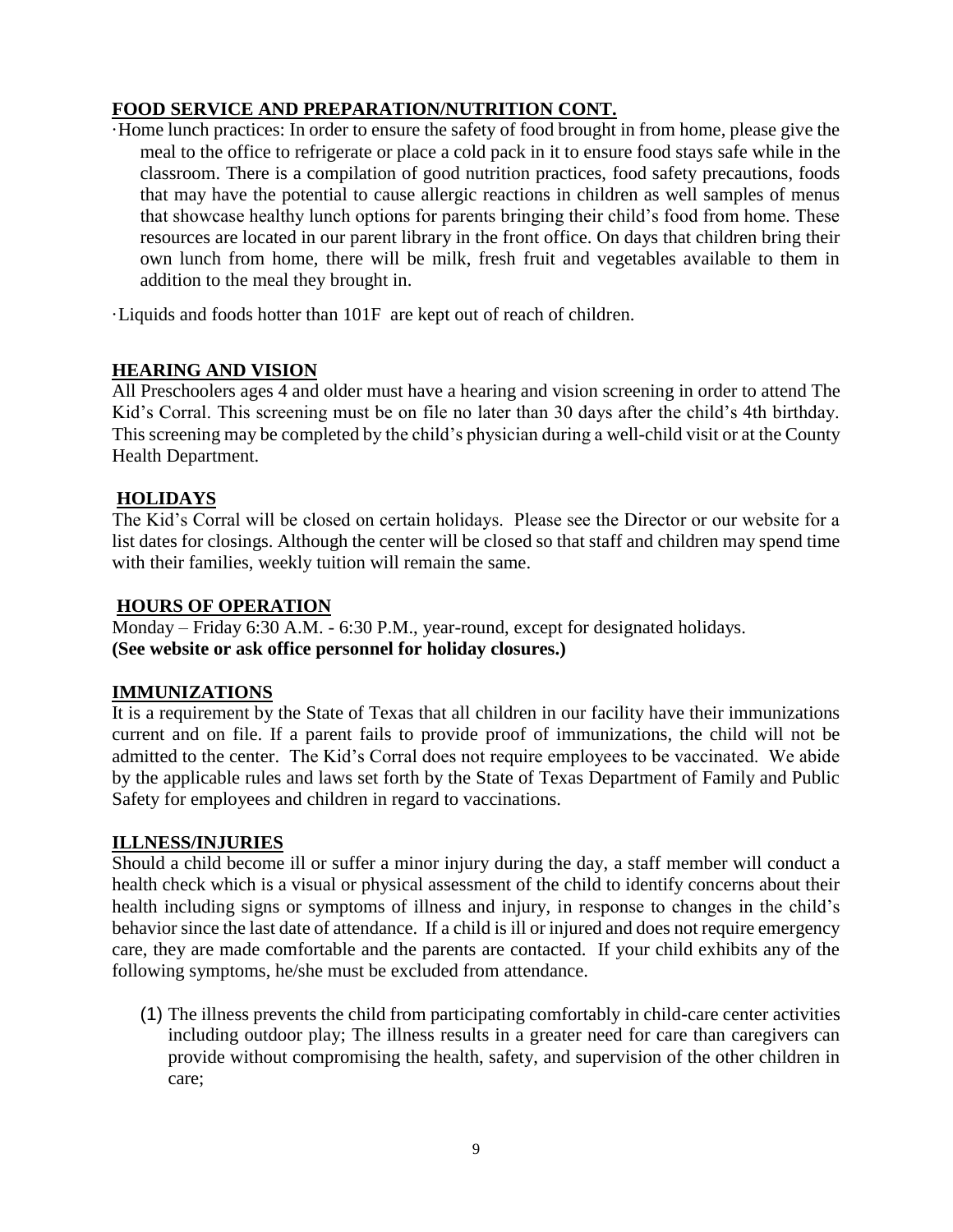# **ILLNESS/INJURIES CONT.**

- (2) The child has one of the following (unless a medical evaluation by a health-care professional indicates that you can include the child in the child-care center's activities):
	- (A) An oral temperature above 101 degrees that is accompanied by behavior changes or other signs or symptoms of illness;
	- (B) A tympanic (ear) temperature above 100 degrees that is accompanied by behavior changes or other signs or symptoms of illness. Tympanic thermometers are not recommended for children under six months old;
	- (C) An axillary (armpit) temperature above 100 degrees that is accompanied by behavior changes or other signs or symptoms of illness; or
	- (D) Symptoms and signs of possible severe illness such as lethargy, abnormal breathing, uncontrolled diarrhea, two or more vomiting episodes in 24 hours, rash with fever, mouth sores with drooling, behavior changes, or other signs that the child may be severely ill; or
- (3) A health-care professional has diagnosed the child with a communicable disease, and the child does not have medical documentation to indicate that the child is no longer contagious.

It is requested that parents notify the school whenever a child has been exposed to a contagious disease. All parents are notified if a communicable disease (i.e. chicken pox) is present in the school. Students must be free from fever for 24 hours before returning to school. A certificate of good health may be required before re-entrance by a child after a lengthy or serious communicable disease or illness. Parents are responsible for informing the school regarding any booster vaccinations the child may receive.

If a child receives a minor bump or abrasion injury, staff members apply first aid techniques and notify parents at pick-up time through an accident/injury report. If an injury is anything other than minor, first aid is applied and the parents are notified. An accident/injury report will also be filed. If an emergency situation exists the Director or Supervising Staff in Charge will contact Emergency Medical Services, the child's parents and the Department of Family and Protective Services. The Kid's Corral will not be held responsible for the costs of medical treatment for any illness or injuries, even when those occur in care.

# **INCLEMENT WEATHER**

In the event of inclement weather, The Kid's Corral will follow the decision of Denton ISD regarding closing. Tuition remains the same on days we are closed for inclement weather.

# **INJURIES/MEDICAL EMERGENCIES**

By signing the registration consent form, you have given The Kid's Corral employees the ability to secure medical care for your child in the event of injury/illness in your absence. You will assume liability for payment. Minor injuries such as scrapes and bruises will be taken care of by the teachers in the classroom. We will make every effort to contact you at the number(s) you have provided us on your child's registration form for more serious situations. If we cannot reach you at these numbers, we will call your emergency contacts. In the event of an emergency, we will call 911. This operation has liability insurance in the amount of \$300,000 for each occurrence of negligence covering injury to a child. The Kid's Corral will not be responsible for the costs of medical treatment for children who are injured due to accidents.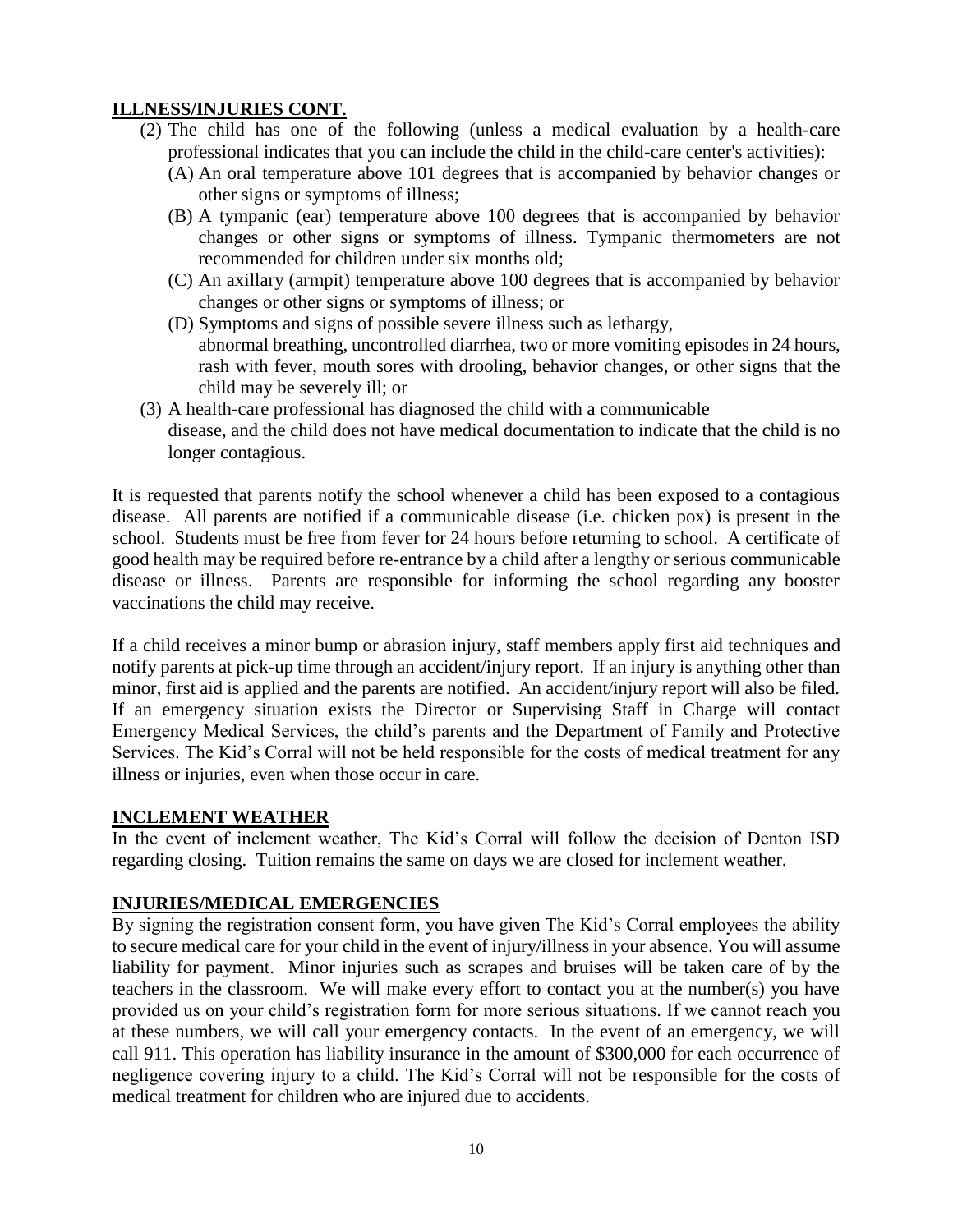# **LICENSING**

The Texas Department of Family and Protective Services regulates The Kid's Corral. If you should have any questions, concerns, or need resource information related to childcare, visit their website at www.dfps.state.tx.us or www.txchildcaresearch.org. The nearest local office is: 535 S. Loop 288, Suite 2001, Denton, TX 76205. The phone number is (800)582-6036 or (940)591-6279. Parents may review a copy of the center's most recent inspection report; it is posted in the front hallway. Parents may view a copy of the Minimum Standards online at [www.dfps.state.tx.us/Child\\_Care\\_Standards\\_and\\_Regulations/default.asp](http://www.dfps.state.tx.us/Child_Care_Standards_and_Regulations/default.asp)

### **LOST AND FOUND**

Items that are lost will be placed in the office for 30 days only. After 30 days items will be donated to charity.

### **MEDICATIONS**

The Kid's Corral will administer prescription medication to your child provided we have a medication form completed. All medication must be a prescription and in the original container. The label must have child's name on it for which we are to administer the medication. We will only give medication according to the directions on the container. We are not permitted to administer over the counter medications unless we have written approval from a physician with the directions for administering such medications. If the medication needs to be refrigerated, please inform the office staff and ensure it is clearly labeled on the medication. Parents must also complete a Medication form in the office. The Kid's Corral keeps an Illness Report posted on the front bulletin board to inform parents of more serious contagious illnesses. We generally administer medication at 11:00 AM and 4:00 PM. If you child requires medication at a different time you must meet with the Director to make arrangements.

### **NAP TIME**

Our busy children take age appropriate naps after lunch for approximately 2 hours. Because we work so hard in the morning and have a lot more to learn in the afternoon, we require all children (other than school age), to lay down during naptime. If your child brings bedding (i.e. blankets, nap mat covers, pillows) from home for their nap mats, you must take it home at least once per week for washing. If your child has had an illness or the teacher feels the bedding needs to be washed more frequently, you may be asked to accommodate this request. Rest time is required by the state.

### **NON-DISCRIMINATORY POLICY**

The Kid's Corral does not discriminate on the basis of gender, race, color, religion, or national or ethnic origin in admittance, education or other administrative policies and extends all the rights, privileges, programs and activities generally made available to students at the center.

### **OUTDOOR PLAY**

Weather permitting; all children will have outdoor play twice each day. We will not go outside hazardous ozone alert days with the level of red or higher. If you wish for your child to wear sunscreen to protect them from the sun or insect repellant, please make sure you put it on them before coming to school each day. Outdoor play, weather permitting, is required by the state. If your child is too ill to play outside, a doctor's note is required. Physical activity is split up betw

een indoor and outdoor gross motor activities, as well as teacher led and free play activities.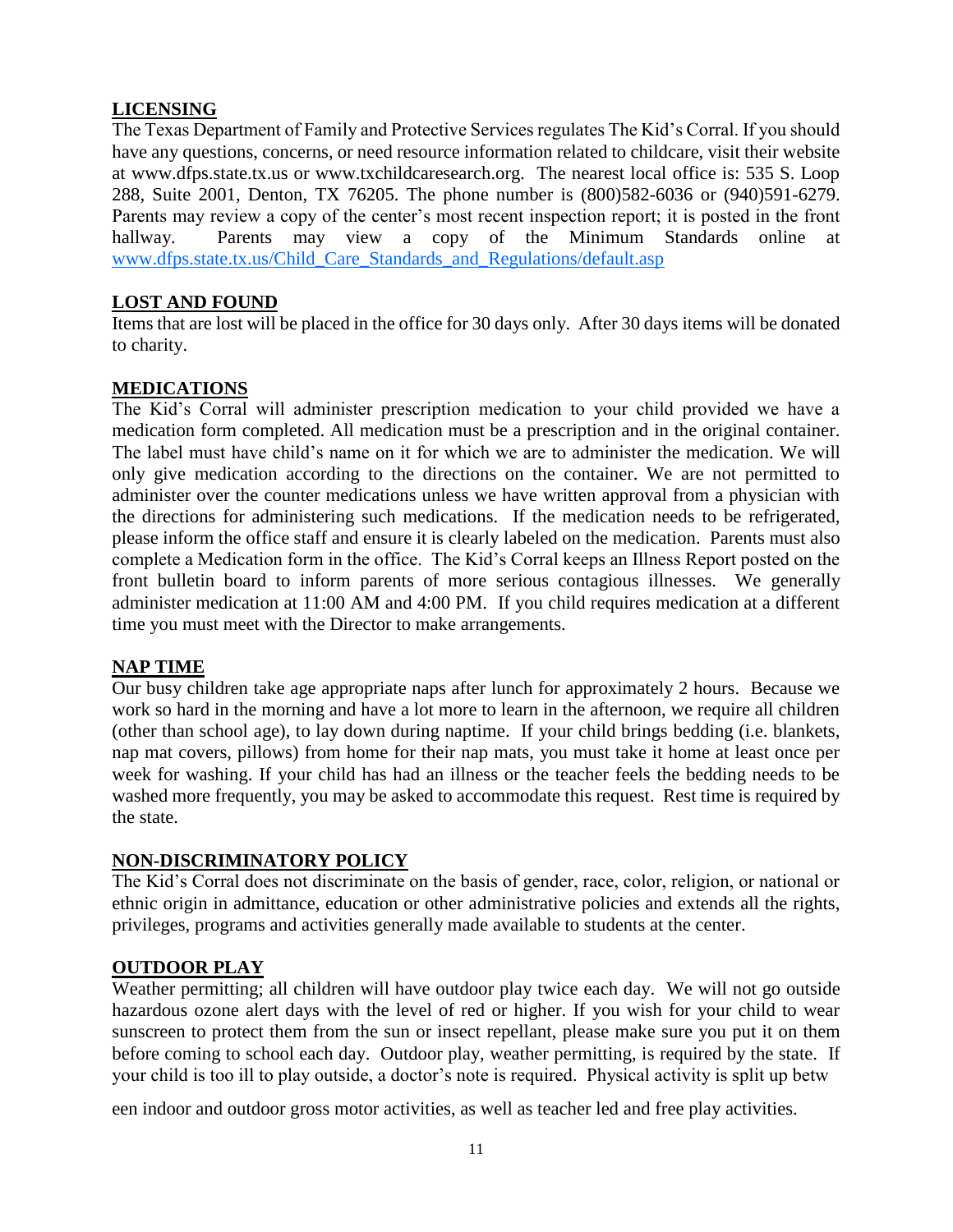# **OUTSIDE EMPLOYMENT**

The Kid's Corral employees are prohibited from outside employment with parents of the facility. This includes, but is not limited to, babysitting and/or nanny-type jobs.

# **PARTIES**

We enjoy celebrating with the children! We encourage parents to sign up for class holiday parties with their child's teacher. Parents may bring store bought birthday cakes or food items that *do not contain any nut products* for our celebrations. Small goodie bags may also be distributed to the class as long as they do not contain homemade food items. Goodie bags will be handed out at the end of the day and taken home. Toys must be age appropriate and not a choking hazard. NO BALLOONS are allowed for the safety of all children.

### **PERSONAL ITEMS**

Please leave toys, games, dolls and other figures at home or in the car. If your child sleeps with a special blanket or doll, it must remain in the child's cubby until naptime and taken home every Friday to be washed. The Kid's Corral is not responsible for lost or misplaced items.

# **PARENT COMMUNICATION**

The Kid's Corral has an open door policy. Parents are welcome and encouraged to visit and observe their child's classes at any time without prior approval. The Kid's Corral strongly encourages parent communication in person, or via email or phone. Parents are also welcome to attend their child's birthday parties (if parent chooses for their child to have a small celebration), activities and events in the classroom as well as all center celebrations. You may schedule a conference with your child's teacher or the Director at any time you feel you would like to discuss your child's progress. In addition, teachers may update parents informally during drop-off and pick-up times. If parents would like to meet with the Director, they may schedule an appointment through the office staff or via e-mail if the Director is not available at the time.

In addition, The Kid's Corral offers a free Parent Resource Center with information concerning child development, discipline and guidance, support and healthcare to name a few.

### **PARENT REFERRALS**

We greatly appreciate your business and hope that you will be so pleased with our services that you will tell your friends and acquaintances about us! If one of those families decides to enroll their child(ren), we will credit your account \$25.00 after that family has been enrolled for 30 days. Our greatest advertising asset is you!

### **PROGRAMS**

We offer programs for children of ages six weeks to twelve years. For enrollment, the following must be completed:

- 1. Admission Form (Completed initially and updated annually)
- 2. Signed physicians statement
- 3. Current immunization records
- 4. Hearing/Vision Screening (For children 4 years and older)
- 5. Policy Handbook Acknowledgement
- 6. Food program paperwork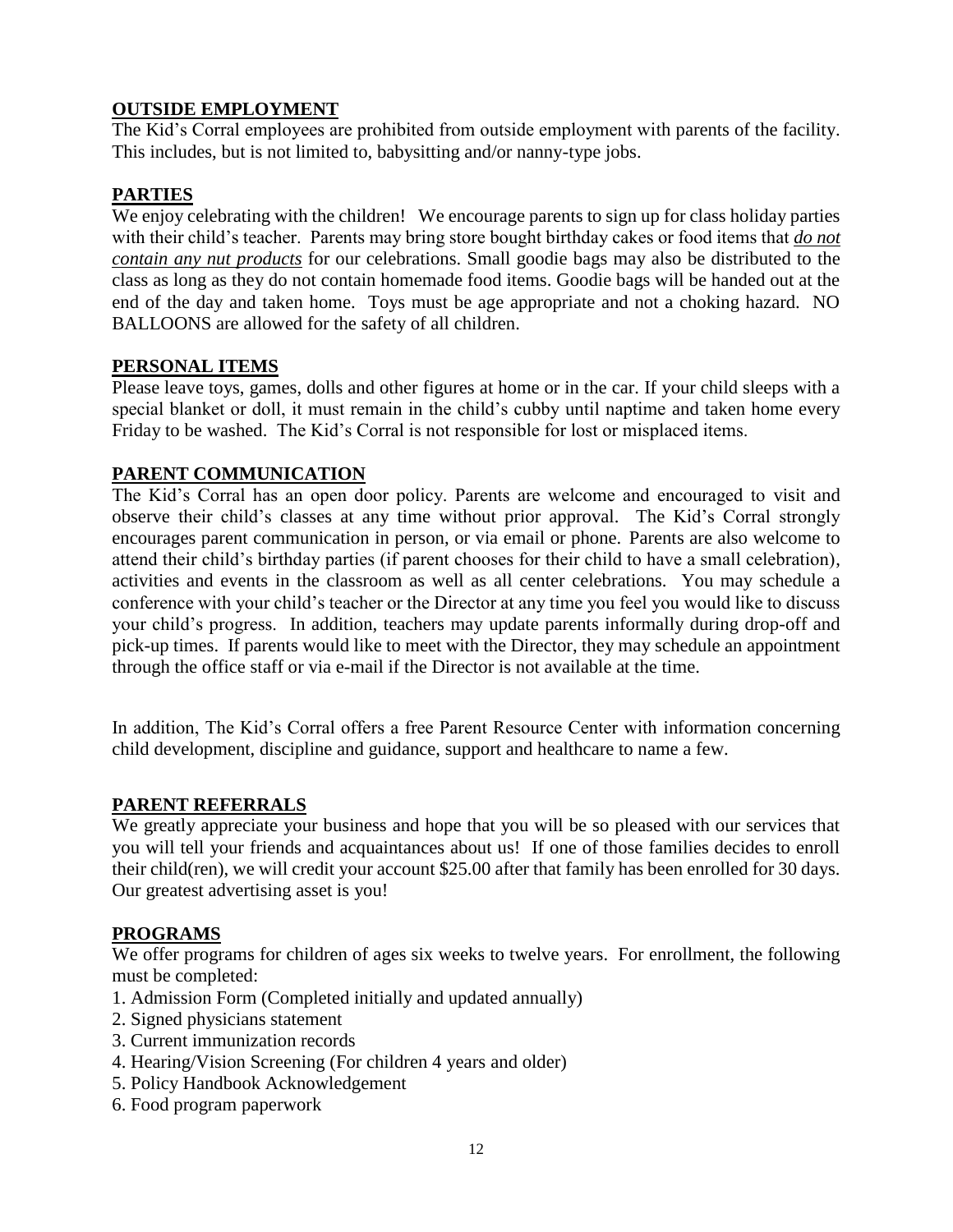# **SAFE SLEEP POLICY**

All childcare providers at The Kid's Corral will follow safe sleep recommendations for infants to reduce the risk of Sudden Infant Death Syndrome (SIDS), Sudden Unexpected Infant Death (SUID), and the spread of contagious diseases:

- 1. Infants will always be put to sleep on their backs. Infant sleep exception forms will not be allowed.
- 2. Infants will be placed on a firm mattress, with a fitted crib sheet, in a crib that meets the Consumer Product Safety Commission safety standards.
- 3. No toys, soft objects, stuffed animals, pillows, bumper pads, blankets, positioning devices or extra bedding will be in the crib or draped over the side of the crib.
- 4. If additional warmth is needed, an approved sleep sack may be used.
- 5. The infant's head will remain uncovered for sleep. Bibs and hoods will be removed.
- 6. Sleeping infants will be actively observed by sight and sound.
- 7. Infants will not be allowed to sleep on a couch, chair cushion, bed, pillow, or in a car seat, swing or bouncy chair. If an infant falls asleep any place other than a crib, the infant will be moved to a crib right away.
- 8. An infant who arrives asleep in a car seat will be moved to a crib.
- 9. Infants will not share cribs.
- 10. Infants may be offered a pacifier for sleep, if provided by the parent.
- 11. Pacifiers will not be attached by a string to the infant's clothing and will not be reinserted if they fall out after the infant is asleep.
- 12. When able to roll back and forth from back to front, the infant will be put to sleep on his back and allowed to assume a preferred sleep position.
- 13. Awake infants will have supervised "Tummy Time".

# **SCHOOL PICTURES/SNAPSHOTS**

We enjoy taking snapshots of the activities the children participate in at the center. These pictures may be printed and posted on the doors and walls of the classroom, sent out in advertisements for the center and/or used for promotion on social media. By enrolling your child in The Kid's Corral, you consent that your child's photograph may be used for the above purposes. No names will be used on any photographs at the center. School pictures available for purchase will be taken in the Fall and Spring of each year.

# **SOCIAL NETWORKING**

Cyber and social networking is very exciting these days. Please understand that employees of The Kid's Corral are prohibited from participating in social networking with parents and children. This includes, but is not limited to, Facebook, Twitter, MySpace, Snapchat and Instagram.

# **STAFF**

Our instructors receive no less than 30 hours of ongoing training per year and all have CPR/First Aid Certifications. Teachers are also trained on Shaken Baby Syndrome, Sudden Infant Death and Early Brain Development on an annual basis. In addition to annual training, the majority of our staff have many years of experience and/or college courses in child development. The Kid's Corral conducts a thorough background check, including an FBI Fingerprint exam on all potential employees. All staff are trained on abuse and neglect, including warning signs that a child may be a victim. The Kid's Corral Staff are not allowed to transport children in their personal vehicles.